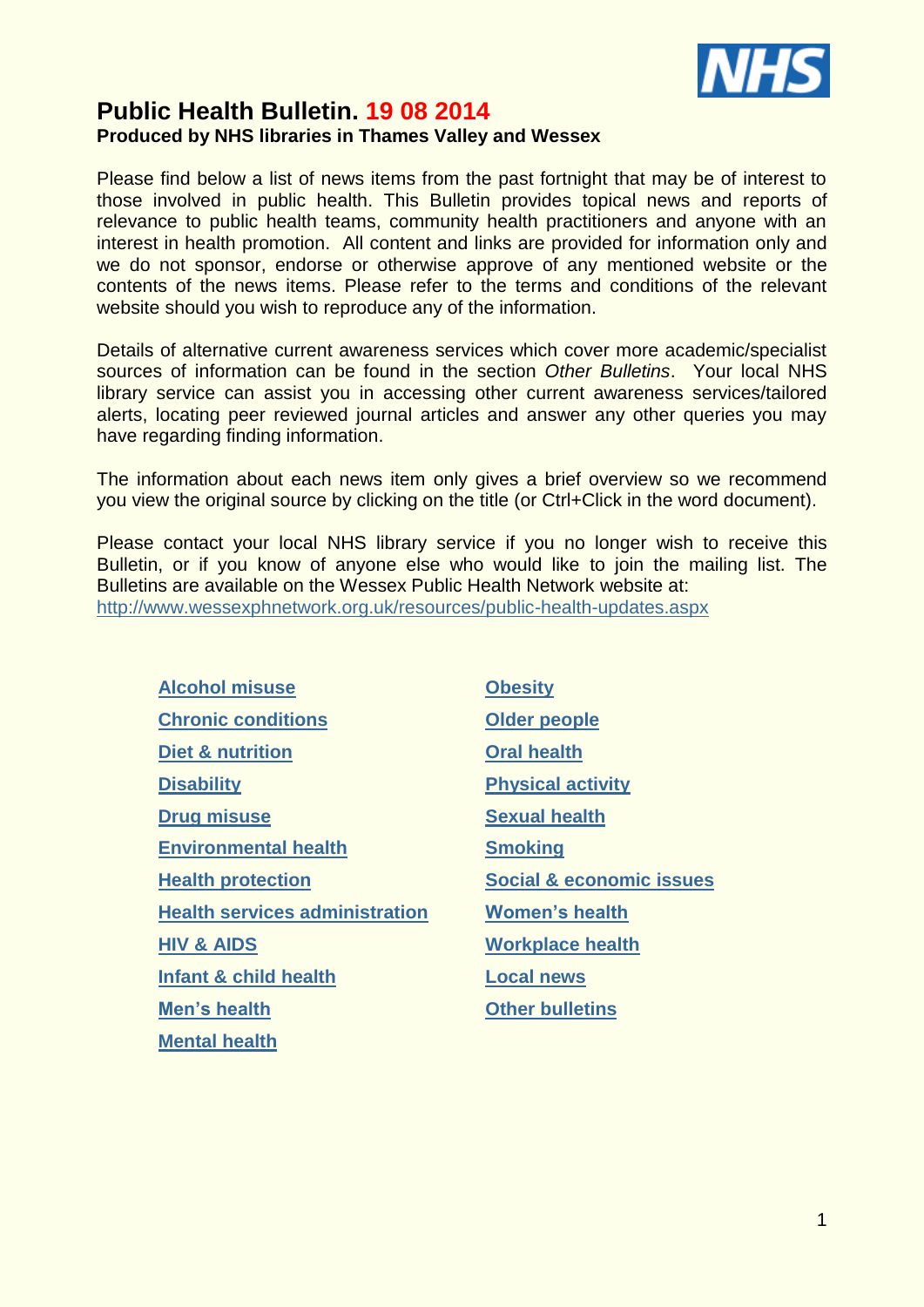# <span id="page-1-0"></span>**Alcohol misuse**

**[Alcoholic drinks should carry health warnings, says parliamentary group](http://www.bbc.co.uk/news/uk-politics-28735740)** Monday 11th August 2014 *Source:* [www.bbc.co.uk](http://www.bbc.co.uk/)

The All-Party Parliamentary Group on Alcohol Misuse said labels should warn about the harmful effects of drinking to help reduce alcohol related problems. It wants political parties to commit to 10 recommendations to minimise alcohol-related problems in the UK - including cutting the drink-drive limit.

**[London boroughs to trial alcohol measuring tags to cut down on drunk behaviour](http://www.theguardian.com/uk-news/poll/2014/jul/31/sobrity-tags-offenders-alcohol-london-boris-johnson)** Tuesday 5th August 2014 *Source:* [www.ukhealthforum.org.uk](http://www.ukhealthforum.org.uk/)

Four London boroughs are testing new sobriety tags which, when attached to a person's skin can measure the amount of alcohol consumed. The device will be used on those that have repeatedly caused trouble when drunk. With alcohol-related crime up and alcohol related A&E visits raising, any method to help contain the problem is being considered.

#### **Chronic conditions**

**[Macmillan finds cancer survival 'postcode lottery'](http://www.nhs.uk/news/2014/08August/Pages/macmillan-finds-cancer-survival-postcode-lottery.aspx)** Friday 15th August 2014 Source: [www.nhs.uk](http://www.nhs.uk/)

Cancer survival figures compiled by Macmillan Cancer Support suggest that the proportion of people who die within a year of a cancer diagnosis is two-thirds higher in poor-performing areas, compared with high-performing areas.

**[Daily aspirin 'reduces cancer risk', study finds](http://www.nhs.uk/news/2014/08August/Pages/Daily-aspirin-reduces-cancer-risk-study-finds.aspx)** Wednesday 6th August 2014 *Source:* [www.nhs.uk](http://www.nhs.uk/)

People aged between 50 and 65 who take aspirin every day for 10 years could cut their risk of bowel cancer by 30% and cancers of the throat and stomach by 25%, according to the study published in the Annals of Oncology.

**[Saturated fat in dairy 'may protect against diabetes'](http://www.nhs.uk/news/2014/08August/Pages/Saturated-fat-in-dairy-may-reduce-diabetes-risk.aspx)** Wednesday 6th August 2014 *Source:* [www.nhs.uk](http://www.nhs.uk/)

A study has found that people with higher levels of the types of saturated fatty acid found in dairy products are less likely to develop type 2 diabetes.

**['Resuscitation drug adrenaline questioned in cardiac arrest'](http://www.bbc.co.uk/news/health-28770885)** Wednesday 13<sup>th</sup> August 2014 **Source:** [www.nhs.uk](http://www.nhs.uk/)

Approval has been given for a study where some cardiac arrest patients will be given a dummy drug, rather than adrenaline to kick-start their heart. There are concerns that adrenaline, used for more than 50 years as a key part of resuscitation, can do more harm than good.

**[Could HIV drugs help treat multiple sclerosis?](http://www.nhs.uk/news/2014/08August/Pages/HIV-drugs-could-treat-multiple-sclerosis.aspx)**

Tuesday 5th August 2014 Source: [www.nhs.uk](http://www.nhs.uk/)

A new study has discovered people with HIV were almost two-thirds less likely (62%) to develop multiple sclerosis (MS) than those who did not have the virus. The study was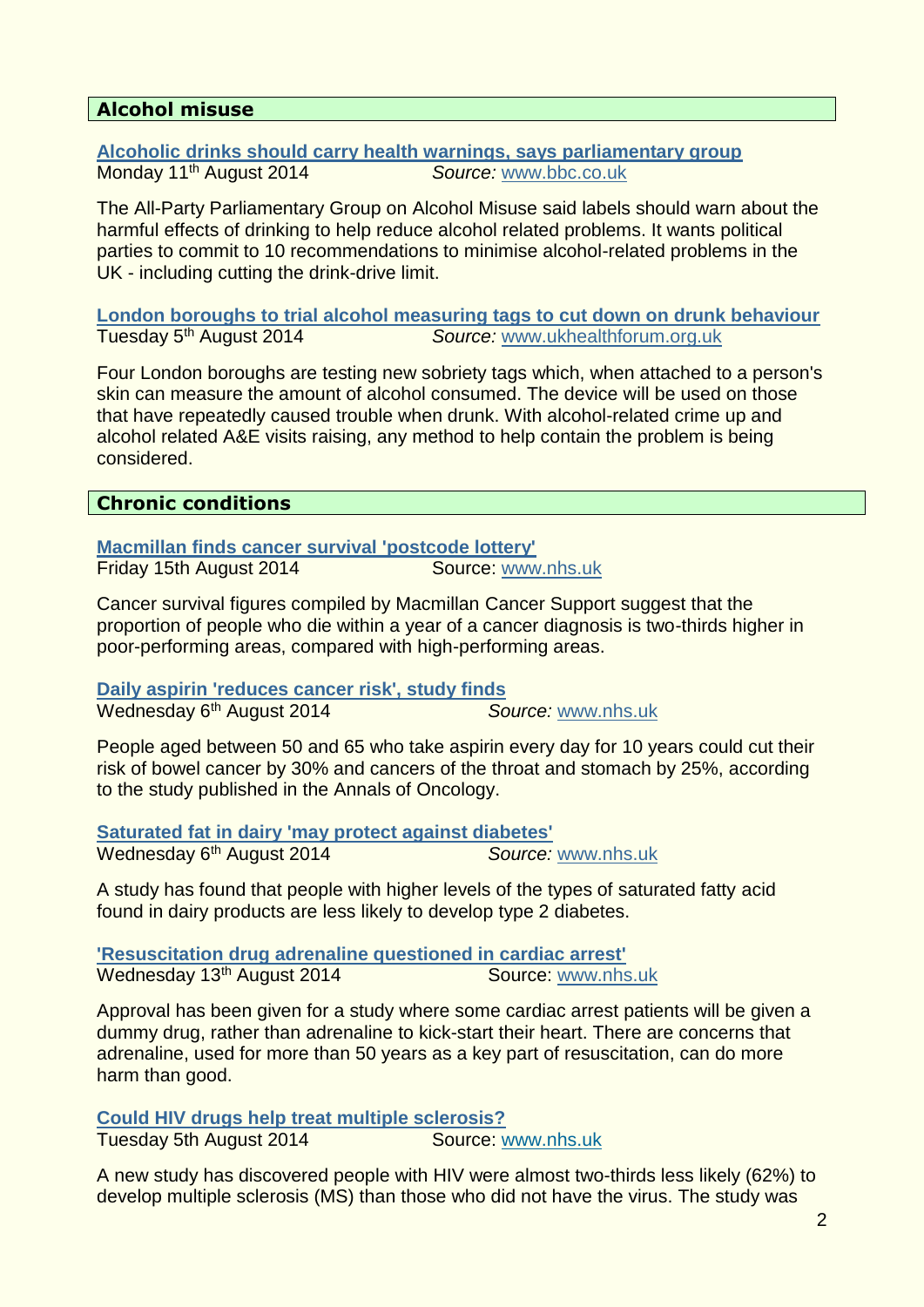prompted by the case of a patient who had HIV and MS, but stayed clear of any MS symptoms for more than 12 years.

**['Nurse ratio' at weekends key to stroke survival for patients](http://www.bbc.co.uk/news/health-28850993)** Tuesday 19th August 2014 *Source:* [www.bbc.co.uk](http://www.bbc.co.uk/)

The number of nurses available at weekends - but not the frequency of doctors' ward rounds - affects chances of survival after stroke, a study says. Researchers found patients admitted to stroke units with the lowest ratio of nurses were most likely to die in the month after a stroke.

#### **['Stem cells show promise in stroke recovery'](http://www.bbc.co.uk/news/health-28694656)**

Saturday 9th August 2014 Source: [www.bbc.co.uk](http://www.bbc.co.uk/)

Infusing stem cells into the brain may help boost recovery after a stroke, according to a pilot study by Imperial College London. Scientists believe the cells encourage new blood vessels to grow in damaged areas of the brain. They found most patients were able to walk and look after themselves independently by the end of the trial, despite having suffered severe strokes.

#### **Diet & nutrition**

**LGA - [Surge in diabetes shows need to reinvest VAT on sugary drinks and fast](http://www.wired-gov.net/wg/news.nsf/articles/LGA+Surge+in+diabetes+shows+need+to+reinvest+VAT+on+sugary+drinks+and+fast+food+12082014164024)  [food](http://www.wired-gov.net/wg/news.nsf/articles/LGA+Surge+in+diabetes+shows+need+to+reinvest+VAT+on+sugary+drinks+and+fast+food+12082014164024)**

Monday 11th August 2014 Source: [www.local.gov.uk](http://www.local.gov.uk/)

Cllr Jonathan McShane of the LGA's Community Wellbeing Board responded to latest .... statistics showing a significant increase in diabetes prescriptions. "The sheer numbers of people with diabetes shows the very real need to help more of the population improve their diets and lead healthy lifestyles. ….the LGA is calling for ….the next government to reinvest a small percentage of the VAT received by the Treasury from the sale of sugary foods and drinks into locally-run activity and weight management programmes. This extra money would be a massive boost in the battle to combat obesity and diabetes and has the potential to improve lives and save the public purse many billions of pounds."

**[Restaurant dining 'as calorific as fast food'](http://www.nhs.uk/news/2014/08August/Pages/restaurant-dining-as-calorific-as-fast-food.aspx)**

Friday 8th August 2014 *Source:* [www.nhs.uk](http://www.nhs.uk/)

"Eating in restaurants no better than fast food for health," reports The Daily Telegraph after the publication of a study on the calorie intake of eating out. The US study found people who enjoyed dining at a full-service restaurant consumed just as many calories as those who ate fast food.

**[Salt content in cheese 'too high', say campaigners](http://www.nhs.uk/news/2014/08August/Pages/Salt-content-in-cheese-too-high-say-campaigners.aspx)**

Thursday 7th August 2014 **Source: [www.nhs.uk](http://www.nhs.uk/)** 

Researchers looked at 612 supermarket cheeses and found that salt levels were high. They also found a wide variation in salt content within the same types of cheese. Halloumi and imported blue cheese contained the highest average amount of salt (2.71g/100g), more salty than seawater (2.5g/100g), whereas cottage cheese contained the lowest average amount of salt (0.55g/100g).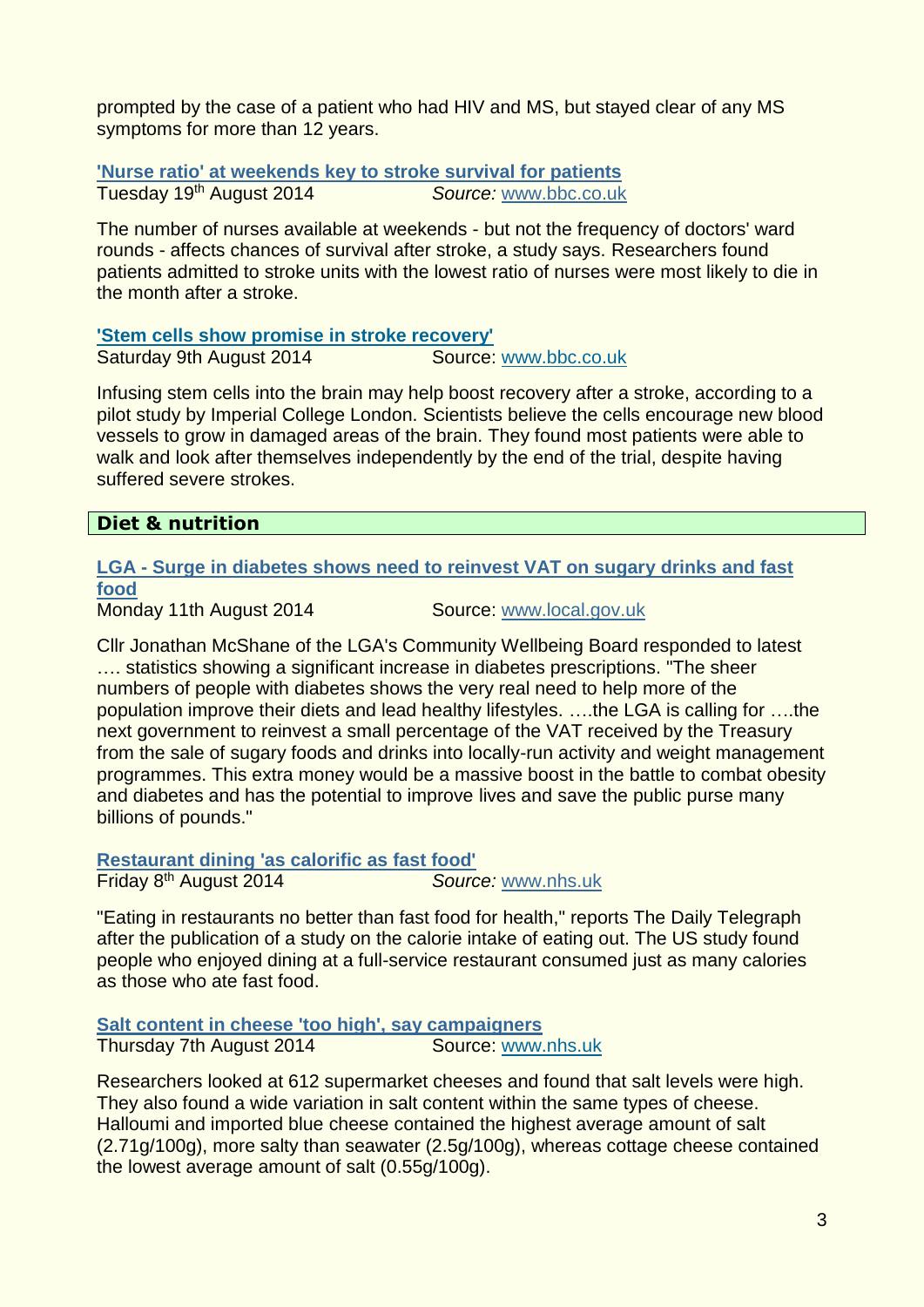# **[Local Government Association criticise restaurant and pub chains for failure to](http://www.actiononsalt.org.uk/news/surveys/2013/Chef%20Survey/92404.html)**

**[reduce salt content in food](http://www.actiononsalt.org.uk/news/surveys/2013/Chef%20Survey/92404.html)**<br>Wednesday 6<sup>th</sup> August 2014

Source: [www.ukhealthforum.org.uk](http://www.ukhealthforum.org.uk/)

The LGA has criticised many chain restaurants and pubs for failing to reduce the salt content in food despite pledging to in the voluntary responsibility deal. Only two chains, Jamie's Kitchen and Subway, have followed the guidelines and reduced the salt content of their top 10 dishes.

**[Eating baked or broiled fish every week could keep brain healthy](http://www.ukhealthforum.org.uk/prevention/pie/?entryid43=36799)** Source: [www.ukhealthforum.org.uk](http://www.ukhealthforum.org.uk/)

Researchers from the University of Pittsburgh have found evidence that eating baked or broiled fish weekly could keep the brain healthy later in life. Previous studies have found omega-3 fatty acids to be the significant contributors but this study looked at the preparation methods participants used and found those who baked or broiled fish had healthier brains than those who fried the fish.

# **Disability**

**[Parents feel more supported ahead of radical SEND reforms](https://www.gov.uk/government/news/parents-feel-more-supported-ahead-of-radical-send-reforms)** Friday 15<sup>th</sup> August 2014 *Source:* www.gov.uk/government/organisations/department-for-education

An independent report into the new support shows that the measures are already making a real difference to the lives of children, young people and families. The biggest transformation to SEND support for 30 years will give children and parents greater say over their personalised care and assistance, and put in place a new, continual birth-to-25 system for children and young people with SEND.

**[Therapeutic magic: Tricks to stretch your hands and fingers](http://www.bbc.co.uk/news/health-28690665)** Monday 11th August 2014 *Source*: [www.bbc.co.uk](http://www.bbc.co.uk/)

Young people with hemiplegia, a condition which results in one side of the body being weaker than the other, have been taking part in a magic camp in London. The Breathe Magic Summer Camp is intended to help young people with the condition to improve their hand movement, coordination and confidence by learning and practising magic tricks taught to them by real magicians.

**[Lesser-known things about deafness](http://www.bbc.co.uk/news/blogs-ouch-28658895)** Wednesday 6th August 2014 *Source:* [www.bbc.co.uk](http://www.bbc.co.uk/)

Beyond being unable to hear, there's quite a lot about deaf people and culture that nondeaf people may be unaware of. It's estimated that one in six people are deaf to some degree which translates as 10 million people in the UK. Numbers are set to rise, with Action on Hearing Loss expecting them to reach 14.5 million by 2031 - they attribute this number to people listening to loud music on portable music players.

# **Drug Misuse**

**[Alcohol tax urged to fund abstinence-based rehab](http://www.bbc.co.uk/news/uk-28820589)** Sunday 17th August 2014 *Source:* www.bbc.co.uk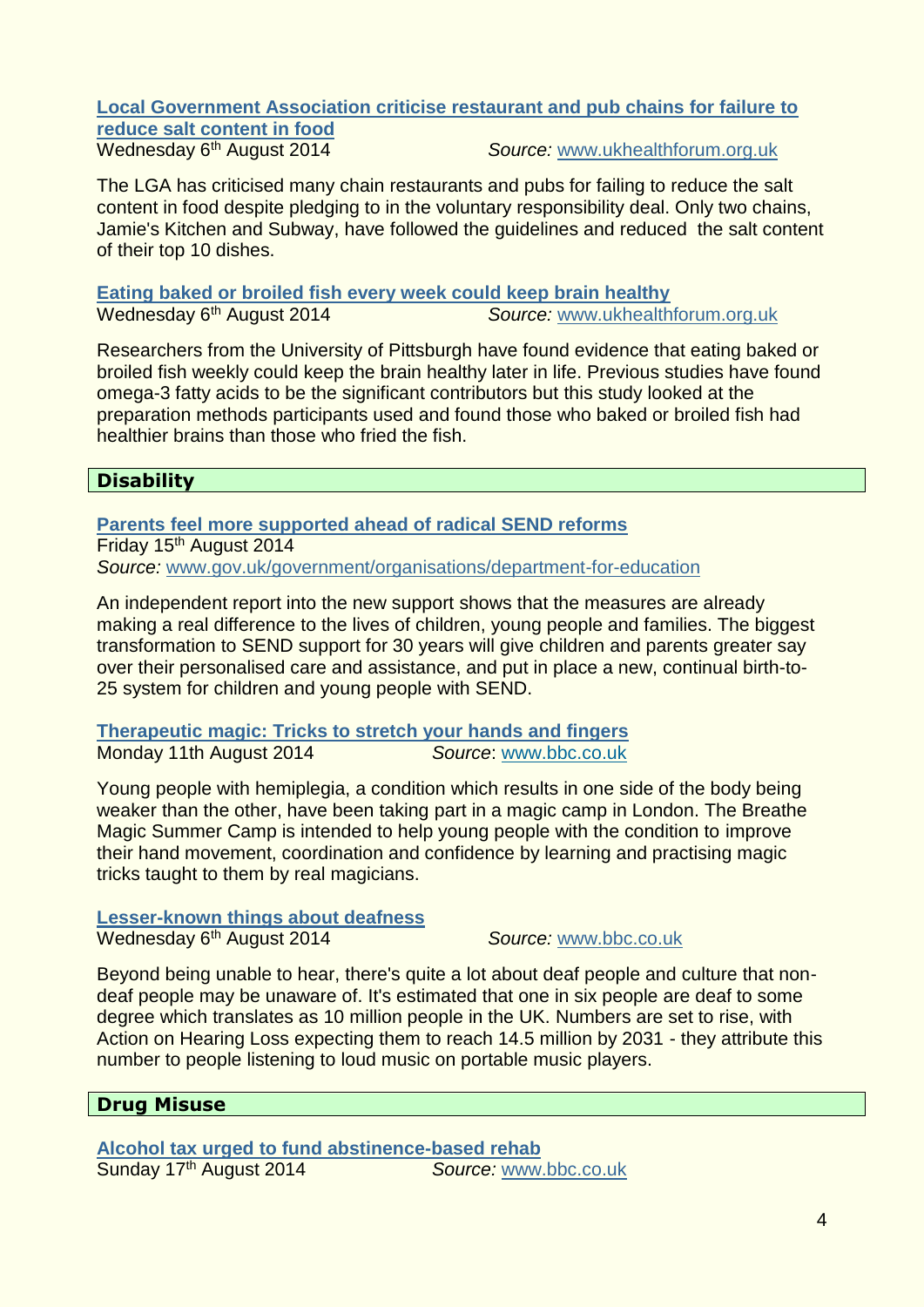Drink and drug addicts should be treated in abstinence-based treatment centres paid for with a new tax on alcohol, a think tank has urged. The Centre for Social Justice said that by 2024, a ring-fenced "treatment tax" would put up the cost of alcohol bought in shops by 2p per unit. It is among a number of measures recommended to tackle addiction.

**[Councils issue health warning on 'laughing gas' use](http://www.bbc.co.uk/news/uk-28710824)** Saturday 9th August 2014 Source:www.bbc.co.uk

A health warning has been issued by councils across England and Wales about the dangers of inhaling "laughing gas". Formally known as nitrous oxide, the gas - mostly used in medicine - has become a popular recreational drug, known for its relaxing effects. Regular intake of the chemical can lead to oxygen deprivation, which can result in loss of blood pressure, fainting and even heart attacks.

#### **Steep rise in antibiotic use for coughs and colds**

Tuesday 5th August 2014 Source: [www.nhs.uk](http://www.nhs.uk/)

GPs are still giving out antibiotics to treat coughs and colds in spite of warnings that the over-prescription of antibiotics could lead to the emergence of drug-resistant bacteria. The study found the proportion of people with coughs and colds given antibiotics rose from 36% in 1999 to 51% in 2011: an increase of around 40%.

#### **Environmental health**

**[Experiment by Healthy Air Campaign, King's College London and Camden track](http://www.ukhealthforum.org.uk/prevention/pie/?entryid43=36880)  [air pollution](http://www.ukhealthforum.org.uk/prevention/pie/?entryid43=36880)** Wednesday 13th August 2014 *Source:* [www.ukhealthforum.org.uk](http://www.ukhealthforum.org.uk/)

This short video shows how public exposure to air pollution differs between the different types of transport along the same route. The researchers study the difference between walking, cycling, car and bus. The results might surprise.

**[Idle cars at school gates monitored by students](http://www.ukhealthforum.org.uk/prevention/pie/?entryid43=36868)** Wednesday 13th August 2014 *Source:* [www.ukhealthforum.org.uk](http://www.ukhealthforum.org.uk/)

A video clip about a school in Glasgow which is getting its students to monitor and inform parents who leave engines running while waiting for school to end.

**[Combined agency to safeguard animal and plant health](http://www.wired-gov.net/wg/news.nsf/articles/Combined+agency+to+safeguard+animal+and+plant+health+12082014091000)** Tuesday 12th August 2014 Source: [www.defra.gov.uk/ahvla-en/](http://www.defra.gov.uk/ahvla-en/)

A combined agency will start work this autumn to ensure government is better equipped to prevent the spread of animal and plant diseases.

**[EU project helps monitor the environment around you](http://www.wired-gov.net/wg/news.nsf/articles/EU+project+helps+monitor+the+environment+around+you+08082014122500)**

Friday 8th August 2014 Source: www.europa.eu

Do you want to track how much ozone, black carbon and other pollutants you are exposed to when out cycling or walking? This is possible with an app – AirProbe – combined with a small sensor box. Partners from Belgium, Germany, Italy and the UK have developed this system to increase people's awareness of their environment.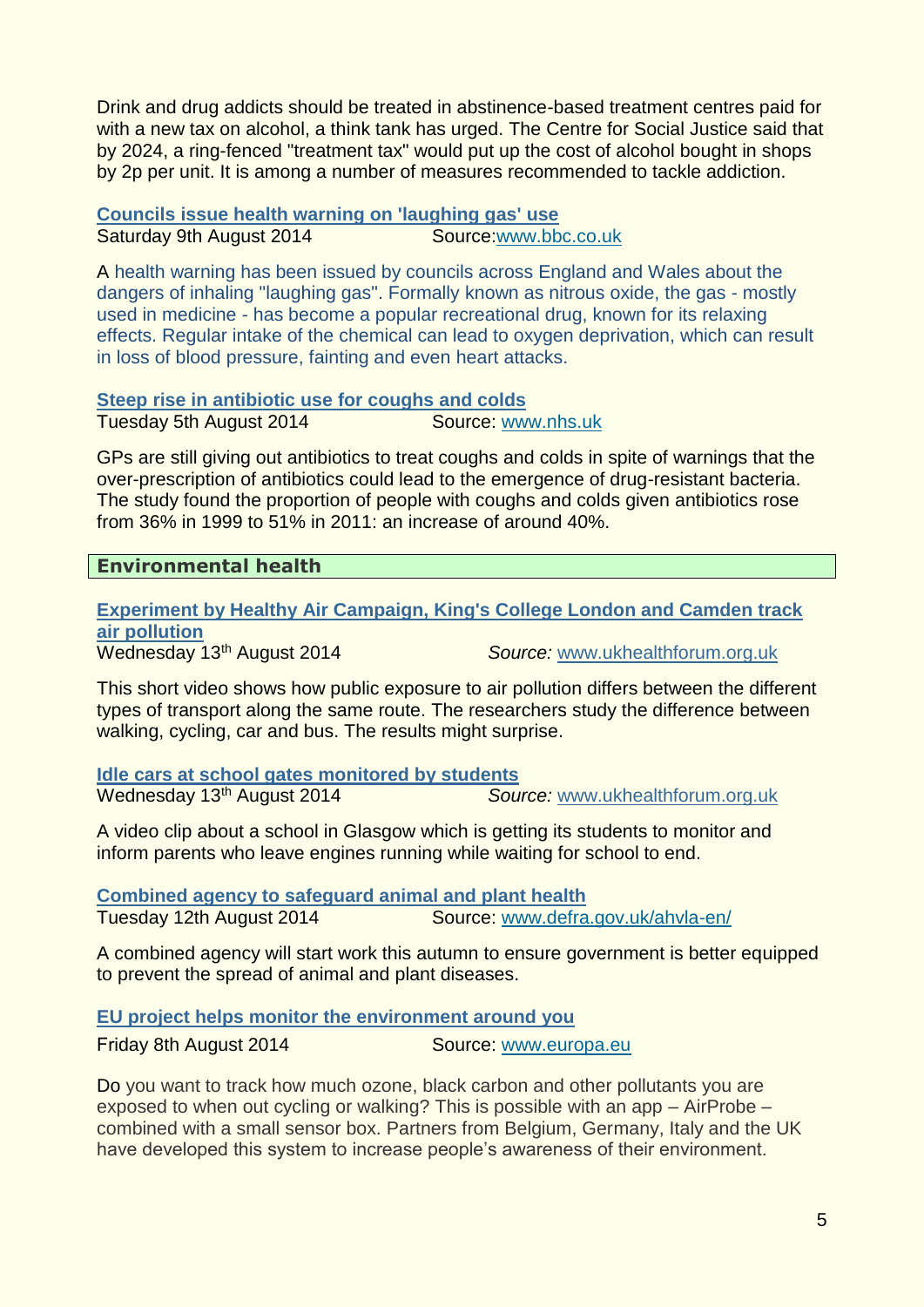# <span id="page-5-0"></span>**Health protection**

#### **[Pharmacies 'could play greater role'](http://www.bbc.co.uk/news/health-28756494)** Wednesday 13th August 2014 Source: [www.bbc.co.uk](http://www.bbc.co.uk/)

Pharmacies should be providing a wider range of health services because of their excellent reach into communities, researchers say. A study by Durham University suggests 89% of England's population live within a 20-minute walk of a pharmacy and in deprived areas, the proportion was nearly 100%. The researchers said with more support pharmacies could provide everything from blood-pressure checks and diabetes screening to lifestyle advice.

#### <span id="page-5-1"></span>**Health services administration**

**[More patients having their say about NHS services](https://www.gov.uk/government/news/more-patients-having-their-say-about-nhs-services)** Friday 15<sup>th</sup> August 2014 *Source:* www.gov.uk/government/topics/national-health-service

Around 33,000 more people have signed up to have their say about how their local foundation trust is being run.

# **[Failing GP practices face closure](http://www.bbc.co.uk/news/health-28775987)**

Thursday 14th August 2014 Source: [www.bbc.co.uk](http://www.bbc.co.uk/)

Fa**i**ling GP practices will face closure under plans being unveiled in England. The Care Quality Commission confirmed the sanction as they announced the special measure regime being used for hospitals will be extended to GPs.

**[£2.6 million funding for volunteers that support hospitals](http://www.wired-gov.net/wg/news.nsf/articles/2.6+million+funding+for+volunteers+that+support+hospitals+10082014090500)** Sunday 10th August 2014 Source: [www.gov.uk/government/organisations/cabinet-office](http://www.gov.uk/government/organisations/cabinet-office)

Dedicated volunteers who give time to help patients have been recognised through a £2.6 million investment to grow and support their work. The funding boost will go to up to 14 projects that will provide extra help to hospitals by supporting older people during the busy winter months.

#### **[Patient choice: survey reveals more needs to be done](https://www.gov.uk/government/news/patient-choice-survey-reveals-more-needs-to-be-done)** Thursday 7th August 2014 Source: [www.nhs.uk](http://www.nhs.uk/)

More than half of patients (51%) in a recent survey were aware of their legal right to choose a hospital or clinic for an outpatient appointment but fewer than two-fifths of patients said they were offered a choice of hospital by their GP when being referred for an outpatient appointment.

#### **[Sir Robert Francis QC asks NHS to speak up on whistleblowing](http://www.cqc.org.uk/content/sir-robert-francis-qc-asks-nhs-speak-whistleblowing)** Thursday 7th August 2014 Source: [www.cqc.org.uk](http://www.cqc.org.uk/)

Sir Robert Francis QC, has launched an independent review into whistleblowing in the NHS by asking frontline staff across the country to speak up about their experiences. The independent review will look at how staff can be supported to raise their concerns to make sure people receive safe care.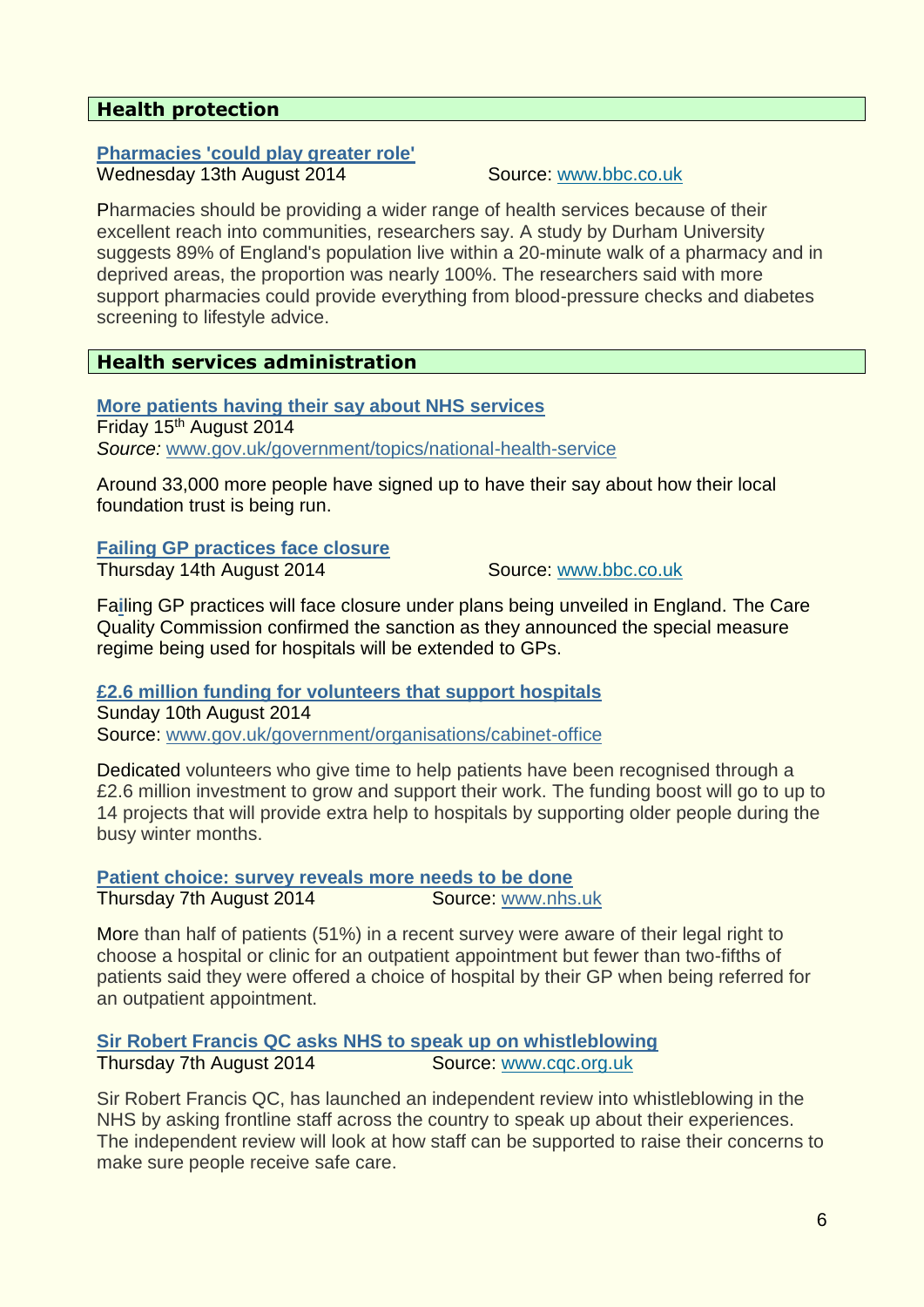#### **[Patients in peril due to threat of GP practice closures says RCGP](http://www.rcgp.org.uk/common-elements/rss/rss-news-feed.aspx)** Wednesday 6th August 2014

"We have excellent, committed GPs, who want to provide excellent, safe care to all their patients – but we can no longer continue to provide that care without the funding and resources to go with it. General practice conducts 90% of all NHS patient contacts for just 8.39% of the overall budget – the lowest share on record."

**[Phone consultations do not reduce GP workload](http://www.nhs.uk/news/2014/08August/Pages/phone-consultations-do-not-reduce-GP-workload.aspx)** Monday 4th August 2014 Source: [www.nhs.uk](http://www.nhs.uk/)

A two-year study into the effectiveness of phone consultations with a GP or a nurse instead of face-to-face appointments has concluded that they "don't cut the pressure" on busy GP surgeries.

# <span id="page-6-0"></span>**HIV & AIDS**

**[HIV home testing kits available to buy for first time](http://www.fpa.org.uk/fpa-news/all)** Monday 11th August 2014 *Source:* [www.fpa.org.uk](http://www.fpa.org.uk/)

After a change in the law earlier this year, the first kit that enables people to test for HIV at home is now available to buy. The BBC reported the kit will appeal to those who are too nervous about being tested in a clinic or GP setting.

# <span id="page-6-1"></span>**Infant & child health**

**[Sharp rise in CT scans on children and adults](http://www.bbc.co.uk/news/health-28785228)**

Thursday 14th August 2014 Source: [www.bbc.co.uk](http://www.bbc.co.uk/)

There has been a sharp rise in the number of people having CT scans in the UK, according to experts assessing the risks of radiation on health. The number of scans on children - who are most at risk - doubled over the past decade to 100,000 a year in 2012. Concerns centre around evidence radiation can increase the chance of developing cancer.

#### **'Scans [chart how quickly babies' brains grow'](http://www.bbc.co.uk/news/health-28740495)**

Wednesday 13th August 2014 [www.bbc.co.uk](http://www.bbc.co.uk/)

Led by scientists at the University of California, researchers scanned the brains of 87 healthy babies from birth to three months. They saw the most rapid changes immediately after birth - newborn brains grew at an average rate of 1% a day. This slowed to 0.4% per day at the end of the 90-day period. Researchers say recording the normal growth trajectory of individual parts of the brain might help them better understand how early disorders arise.

**[BCG vaccine prevents TB infection in children](https://www.gov.uk/government/news/bcg-vaccine-prevents-tb-infection-in-children)**

Wednesday 6th August 2014 Source: <https://www.gov.uk/government/organisations/public-health-england>

A new study from Public Health England (PHE) published in the British Medical Journal has found Bacillus Calmette-Guérin (BCG) vaccine may protect against M. tuberculosis (TB) infection, in addition to decreasing progression of TB from infection to disease.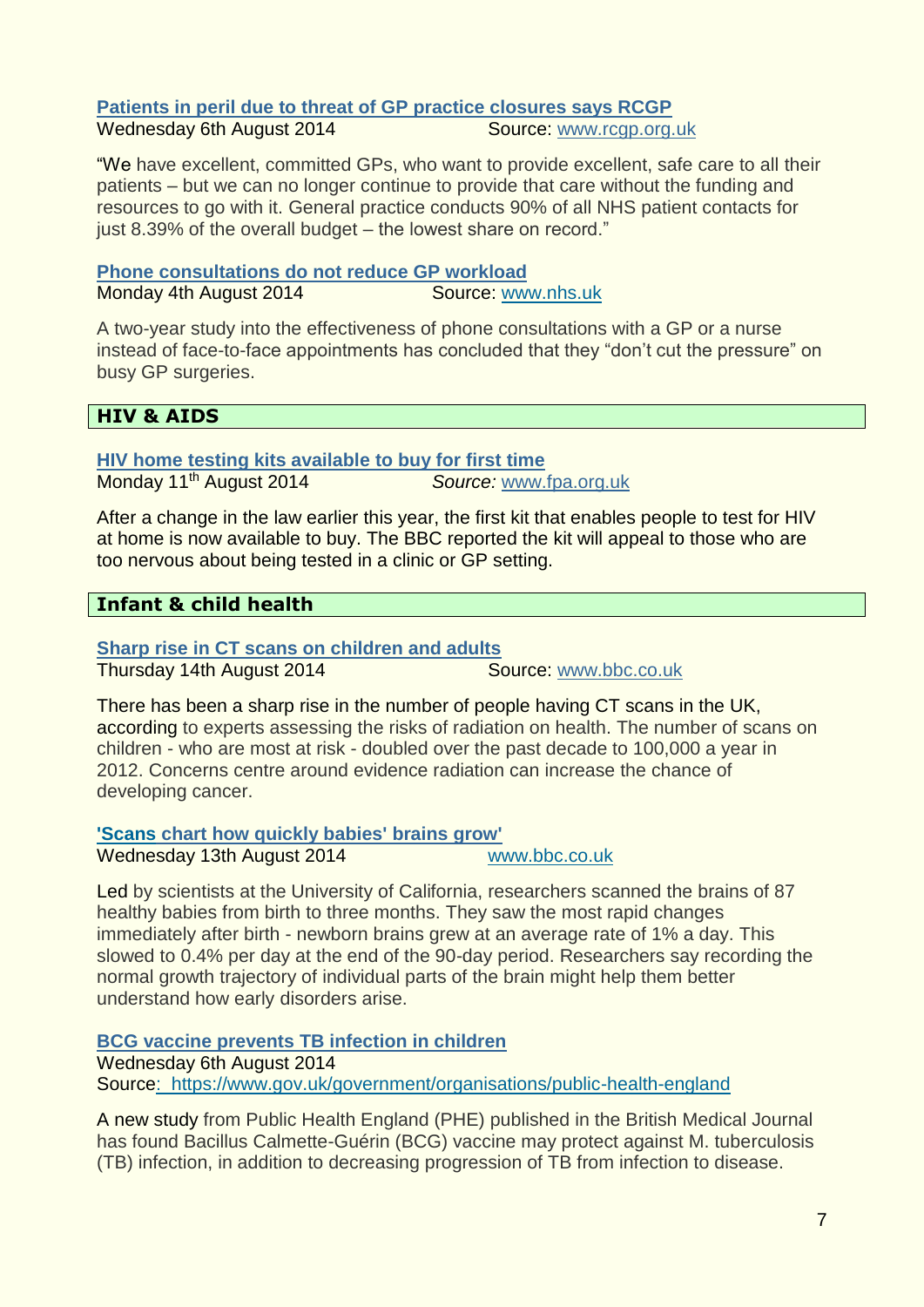#### <span id="page-7-2"></span>**Men's health**

**[Prostate cancer drug ruling a 'fiasco', says charity](http://www.bbc.co.uk/news/health-28785250)**

Friday 15th August 2014 Source: [www.bbc.co.uk](http://www.bbc.co.uk/)

A charity says a decision by the NHS in England to reject a drug for men with prostate cancer is a "fiasco". Abiraterone is already given to patients at the end-of-life after chemotherapy as it gives patients an extra few months.

#### <span id="page-7-3"></span>**Mental health**

**[Depression 'more common' in early Parkinson's](http://www.bbc.co.uk/news/health-28801953)**

Saturday 16th August 2014 Source:www.bbc.co.uk

Depression and anxiety are twice as common in people newly-diagnosed with Parkinson's disease compared with the general population, research suggests. US researchers say depression increases in frequency in Parkinson's patients and is often left untreated.

**[Dieting leaves some people 'feeling depressed'](http://www.nhs.uk/news/2014/08August/Pages/losing-weight-leaves-some-people-feeling-depressed.aspx)** Friday 8th August 2014 Source: [www.bbc.co.uk](http://www.bbc.co.uk/)

A study of 1,979 overweight and obese people found that those who lost 5% of their bodyweight were nearly twice as likely to feel some symptoms of depression, compared with those who stayed a similar weight.

**[Clegg: Mental health research 'needs boost'](http://www.bbc.co.uk/news/health-28689956)**

Thursday 7th August 2014 Source: [www.bbc.co.uk](http://www.bbc.co.uk/)

A major push is needed to boost mental health research, Liberal Democrat leader Nick Clegg has told the BBC. Mr Clegg said the sector needed a breakthrough "comparable to penicillin". The Deputy Prime Minister said his party's next election manifesto would include a pledge to raise annual research spending in England by £50m by 2020.

#### <span id="page-7-0"></span>**Obesity**

**[Being overweight or obese 'linked to 10 common cancers'](http://www.bbc.co.uk/news/health-28779493)** Thursday 14th August 2014 Source: [www.bbc.co.uk](http://www.bbc.co.uk/)

Being overweight and obese puts people at greater risk of developing 10 of the most common cancers, according to research in the Lancet medical journal. Scientists calculated individuals carrying this extra weight could contribute to more than 12,000 cases of cancer in the UK population every year.

#### <span id="page-7-1"></span>**Older people**

**[Can technology help defuse the dementia time bomb?](http://www.bbc.co.uk/guides/z3d99j6)** Monday 11<sup>th</sup> August 2014 **[www.bbc.co.uk](http://www.bbc.co.uk/)** 

Although some medical treatments do slow the progression of some types of dementia, there is currently no cure. Round-the-clock help is often needed, but for many a live-in carer is not practical or affordable. So scientists have started to look at ways that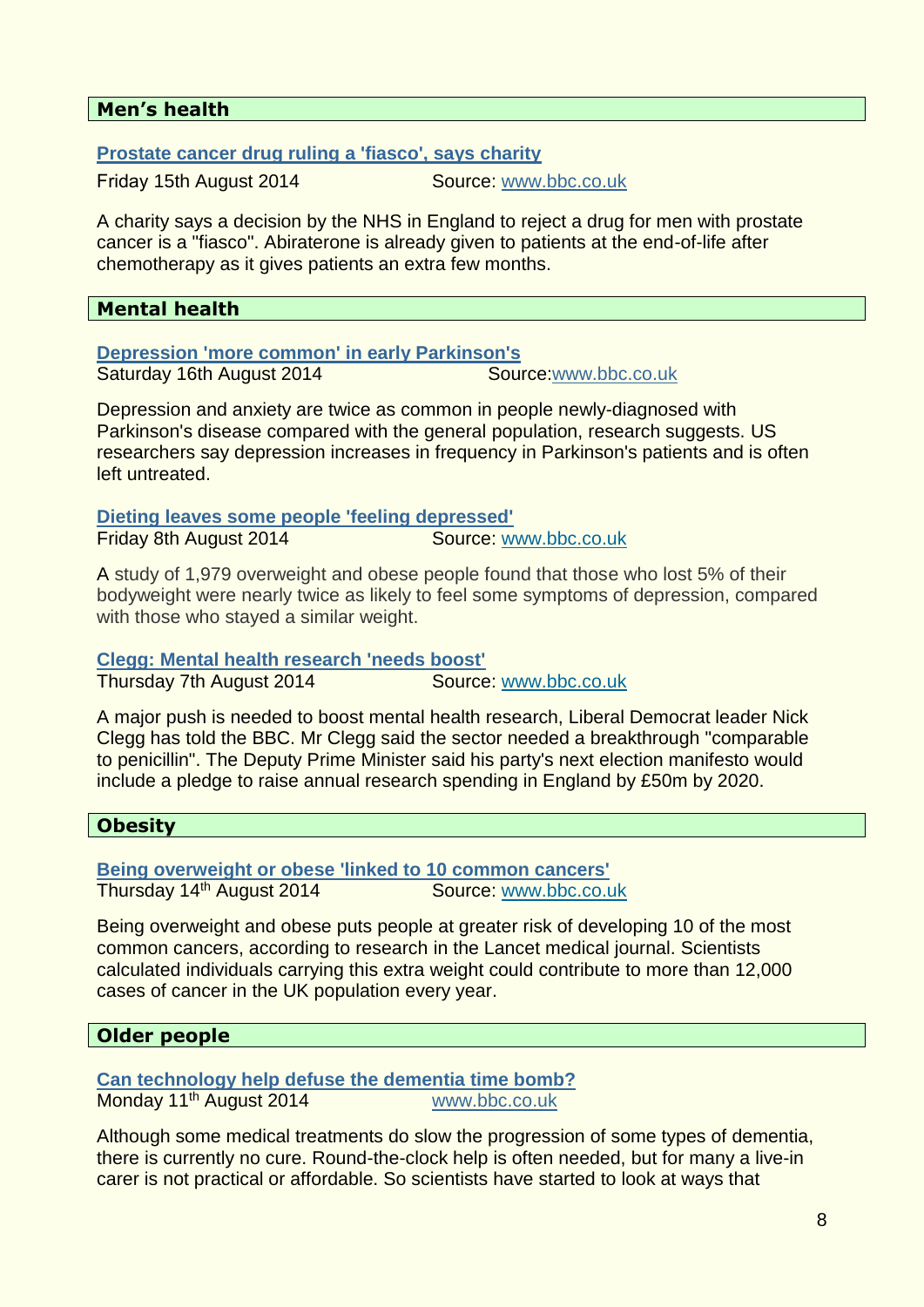technology can support people with dementia and help them live independently for as long as possible.

#### **[Lack of vitamin D may 'raise dementia risk'](http://www.nhs.uk/news/2014/08August/Pages/lack-of-vitamin-D-may-raise-dementia-risk.aspx)**

Thursday 7th August 2014 Source: [www.bbc.co.uk](http://www.bbc.co.uk/)

A study found people severely lacking in the sunshine vitamin were twice as likely to develop dementia and Alzheimer's disease compared with people with healthy levels (50nmol/l or more).

### **Oral health**

**[Confusion over best way to brush teeth, study finds](http://www.bbc.co.uk/news/health-28689887)** Friday 8th August 2014 *Source:* [www.bbc.co.uk](http://www.bbc.co.uk/)

Advice on the best way to brush teeth for adults and children is confusing and inconsistent, according to University College London researchers. There is also a lack of agreement on how often to brush and for how long, they said, because of an absence of good research.

#### <span id="page-8-0"></span>**Physical activity**

# **[Getting Girls Active](http://www.ukhealthforum.org.uk/prevention/pie/?entryid43=36794)**

Wednesday 6th August 2014 *Source:* [www.ukhealthforum.org.uk](http://www.ukhealthforum.org.uk/)

The physical health benefits of regular physical activity are well documented, equally important for teenage girls are the benefits to emotional health and wellbeing: overcoming low self-esteem, reducing levels of anxiety and decreasing the incidences of teenage pregnancy. Increased participation in physical activity can also help to improve educational outcomes and develop life skills such as self-management, leadership and team work.

#### <span id="page-8-1"></span>**Sexual health**

#### **[Cuts to funding could increase sexually transmitted infections and teenage](http://www.fpa.org.uk/fpa-news/all)  [pregnancies](http://www.fpa.org.uk/fpa-news/all)**

Monday 11th August 2014 *Source:* [www.fpa.org.uk](http://www.fpa.org.uk/)

The closure of youth centres and axing of more than 2,000 youth worker roles across Britain in the last two years could have a knock-on effect for young people's sexual health outcomes.

# **[Sexual Health Week 2014](http://www.fpa.org.uk/sexual-health-week/sexual-health-week-2014?utm_medium=email&utm_source=Family+Planning+Association&utm_campaign=4579147_Sexual+Health+News+11-15+August+2014&utm_content=shw&dm_i=61L,2Q5AJ,FOT9B2,9XOXM,1)**

Monday 11<sup>th</sup> August 2014

**Source:www.fpa.org.uk** 

FPA's Sexual Health Week will take place from 15–21 September and the theme will be emergency contraception with lots of information for women on the choices available. Free campaign packs are available for GP, pharmacy and sexual health clinic settings which provide emergency contraception.

**[More discussion needed on anal sex, consent and pleasure](http://www.fpa.org.uk/fpa-news/all)** Monday 11<sup>th</sup> August 2014 **Source:** www.fpa.org.uk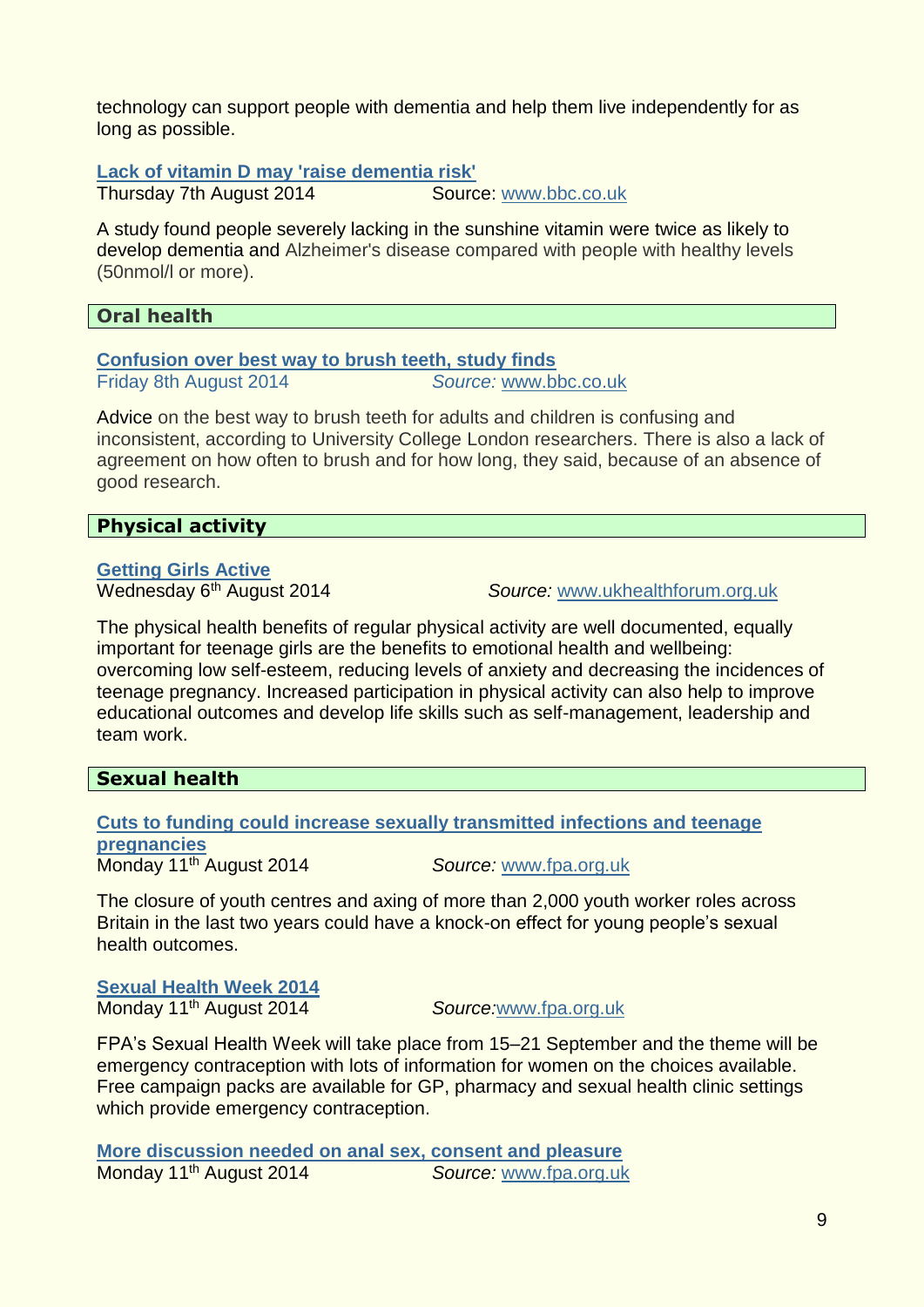Many young people don't know how to negotiate anal sex, according to a new study published in BMJ. Ciceley Marston from the London School of Hygiene and Tropical Medicine said we urgently need more open discussion to challenge the culture and attitudes around anal sex.

**[Parliamentary inquiry launched into standards in sexual health services](http://www.fpa.org.uk/news/parliamentary-inquiry-launched-standards-sexual-health-services)** Monday 11th August 2014 Source: [www.fpa.org.uk](http://www.fpa.org.uk/)

Parliamentarians today announced the launch of a cross-party accountability inquiry on sexual health services in England. It will examine how the NHS and wider public health system can meet the ambitions of the Government's national sexual health framework in light of emerging concerns that standards are falling short, and little is being done to hold decision-makers to account on this.

#### <span id="page-9-0"></span>**Smoking**

**[Standardised packaging can save lives and boost local economies](https://www.gov.uk/government/news/standardised-packaging-can-save-lives-and-boost-local-economies)** Wednesday 6th August 2014 Source: www.gov.uk/government/organisations/public-health-england

Public Health England (PHE) responds to standardised packaging of tobacco products consultation. PHE figures reveal the potential benefits that standardised packaging of tobacco products could bring, not only for health, but in savings of around £500 million – providing a real economic boost to the most deprived communities.

#### <span id="page-9-1"></span>**Social & economic issues**

**[Councils forced to divert money to pay for free school meals, new research shows](http://www.wired-gov.net/wg/news.nsf/articles/LGA+Councils+forced+to+divert+money+to+pay+for+free+school+meals+new+research+shows+19082014144029)** Tuesday 19th August 2014 *Source:* [www.local.gov.uk](http://www.local.gov.uk/)

Councils and schools have been forced to divert money from other budgets to ensure the Government's promise of a free school meal for all pupils aged seven and under can be delivered when the new school year begins next month, despite promises that it would be fully funded, new research shows.

**[Troubled Families programme expanded to help younger children](https://www.gov.uk/government/news/troubled-families-programme-expanded-to-help-younger-children)** Tuesday 19<sup>th</sup> August 2014 *Source:* [www.gov.uk/government/organisations/department-for-communities-and-local](http://www.gov.uk/government/organisations/department-for-communities-and-local-government)[government](http://www.gov.uk/government/organisations/department-for-communities-and-local-government)

Work will begin this year in 51 of the best performing areas, ahead of a national 5 year programme from 2015 to help more troubled families who cost the taxpayer tens of thousands of pounds per year without intervention. Recent research shows that troubled families that have been worked with so far have an average of 9 serious problems such as truancy, crime, anti-social behaviour, worklessness and domestic violence.

**[Social care reforms: Councils raise funding concerns](http://www.bbc.co.uk/news/health-28673385)** Thursday 7th August 2014 Source: [www.bbc.co.uk](http://www.bbc.co.uk/)

Plans to cap the amount of money people in England spend on their social care could be jeopardised by a lack of funding, councils say. Reforms to the adult social care system will cap the amount some people pay towards their care at £72,000 and allow them to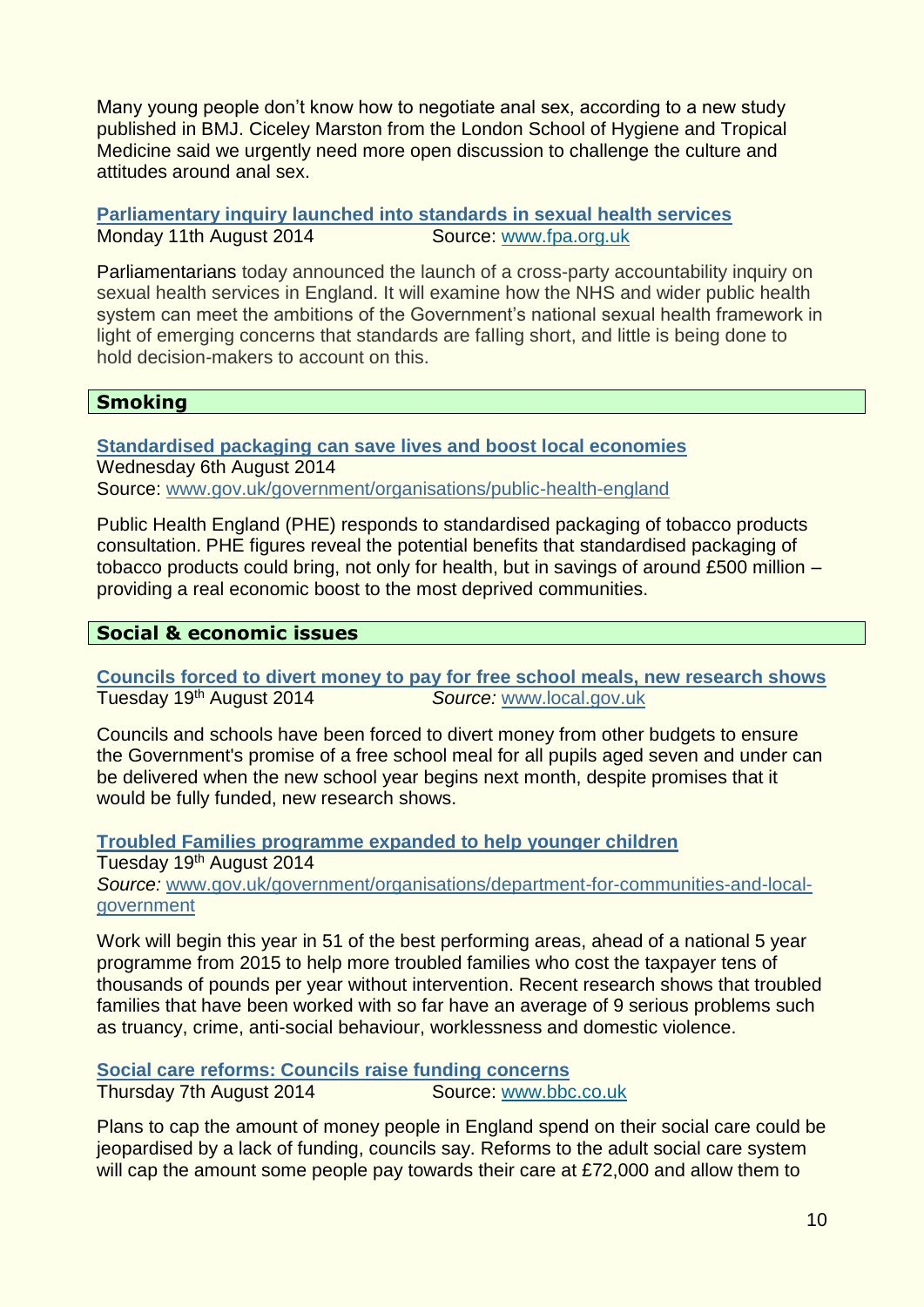apply for council funding. A poll of 152 councils in England found nine in 10 had concerns over the cost of the new scheme.

#### <span id="page-10-0"></span>**Women's health**

**[Exercise may cut breast cancer risk, study finds](http://www.nhs.uk/news/2014/08August/Pages/regular-exercise-in-later-life-reduces-breast-cancer-risk.aspx)**

Monday 11th August 2014 Source: [www.bbc.co.uk](http://www.bbc.co.uk/)

"Exercise lowers risk of breast cancer after menopause," reports The Independent. This and similar headlines were sparked by a large study of postmenopausal teachers that found increased recreational activity was associated with a 10% decrease in the risk of breast cancer.

**[NHS says no to new breast cancer drug Kadcyla](http://www.bbc.co.uk/news/health-28688311)**

Friday 8th August 2014 *Source:* [www.bbc.co.uk](http://www.bbc.co.uk/)

A pioneering new breast cancer treatment will not be routinely available in England and Wales, the NHS drugs advisory body NICE is proposing. The drug - Kadcyla - adds six months of life on average to women dying with an aggressive form of breast cancer

#### <span id="page-10-1"></span>**Workplace health**

**[Offices with more daylight improves employees sleep, physical activity and](http://www.ukhealthforum.org.uk/prevention/pie/?entryid43=36894)  [quality of life](http://www.ukhealthforum.org.uk/prevention/pie/?entryid43=36894)**

Wednesday 13th August 2014 Source: [www.ukhealthforum.org.uk](http://www.ukhealthforum.org.uk/)

Researchers from Northwestern Medicine and the University of Illinois found employees benefited significantly from receiving more natural daylight than from overhead lighting. The researchers recommended workstations be within 20 to 25 feet of walls with windows for employees to feel the benefit.

# **Local news: []**

\*This bulletin contains public sector information licensed under the Open Government Licence v2.0

# **Other Bulletins**

#### **Big Four Bulletin**

This is a weekly Bulletin that details original articles in the BMJ, JAMA, New England Journal of Medicine and The Lancet.

<http://cash.libraryservices.nhs.uk/cash-service/rss-newsfeed-menu/medicine/big-four-bulletin/>

#### **Daily Health Bulletin**

The Daily Health Bulletin is produced by the Knowledge Service of the West and South Yorkshire and Bassetlaw Commissioning Support Unit.

<http://cash.libraryservices.nhs.uk/cash-service/daily-health-bulletin/>

#### **NICE Public Health Awareness Bulletin**

This is a monthly update highlighting national public health news and information from NICE. [https://www.evidence.nhs.uk/about-evidence-services/bulletins-and-alerts/whats-new-in-public](https://www.evidence.nhs.uk/about-evidence-services/bulletins-and-alerts/whats-new-in-public-health/public-health-bulletin-archive)[health/public-health-bulletin-archive](https://www.evidence.nhs.uk/about-evidence-services/bulletins-and-alerts/whats-new-in-public-health/public-health-bulletin-archive)